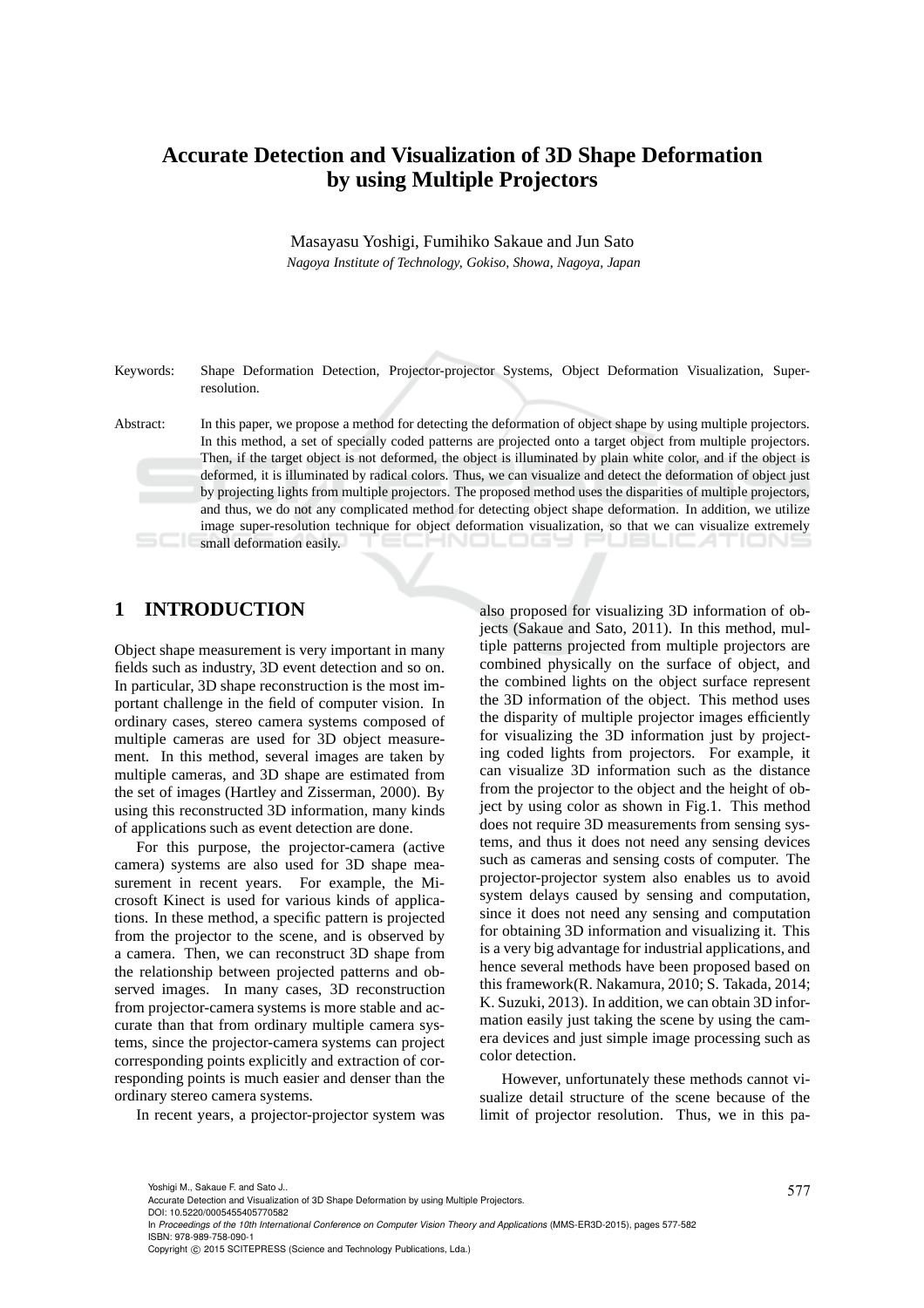

(a) Distance visualization (b) Height visualization Figure 1: Distance visualization by projector-projector system. In figure(a), objects are colored by red, yellow and green when objects are arranged near, middle and far from projectors, respectively. In figure(b), height from floor is

visualized by green, yellow and red.



Figure 2: 3D structure visualization by using projection from multiple projectors.

per propose a new projector-projector coordination method, which enables us to visualize very tiny deformation of object shape just by projecting images from multiple projectors. For this objective, we use more than 3 projectors, and realize super-resolution visualization of object deformation.

## **2 OBJECT EMPHASIS BY USING MULTIPLE PROJECTORS**

#### **2.1 Object Shape Emphasis**

We first introduce the detail of object shape emphasis using multiple projectors. Nakamura et al.(R. Nakamura, 2010) proposed 3D structure visualization using multiple projectors. By using their method, we





(a) Target surface (b) Projection result

Figure 3: Visualization of surface deformation from 2 projectors.



(a) without deformation (b) with deformation Figure 4: Visualization of surface deformation from 2 projectors.

can visualize arbitrary 3D structure just by projecting specific images from multiple projectors. We summarize their method in this section.

Let us consider the case where we visualize the 3D space as shown in Fig.2. In this case, an object situated at the center of the region is colored by red, and an object situated at the other regions is colored by white. In this case, the object position is visualized by colors, and thus we can catch the 3D position of the object intuitively. Figure 2 shows the result of visualized position by their method. As shown in Fig. 2, the object is colored by red when it exists at the center region, and it is colored by white when it exists at the other region.

#### **2.2 Object Deformation Visualization**

The 3D structure visualization described in the previous section can be extended to visualization of arbitrary 3D structures if we can use infinite number of projectors. However, we can use limited number of projectors in reality, and thus, we cannot visualize arbitrary 3D structure. This is because projected images from projectors are 2-dimensional images, while the object has 3-dimensional structure in general.

In order to avoid this problem, Takada et al.(S. Takada, 2014) proposed a method for emphasizing 3D surface just by using 2 projectors. In their method, they focused not on 3D structure but on 3D surface. In this case, we only need to consider projected pattern on a 2-dimensional curved surface, and thus we can emphasize object surface by using only 2 projectors. Figure 3 shows the basic principle of this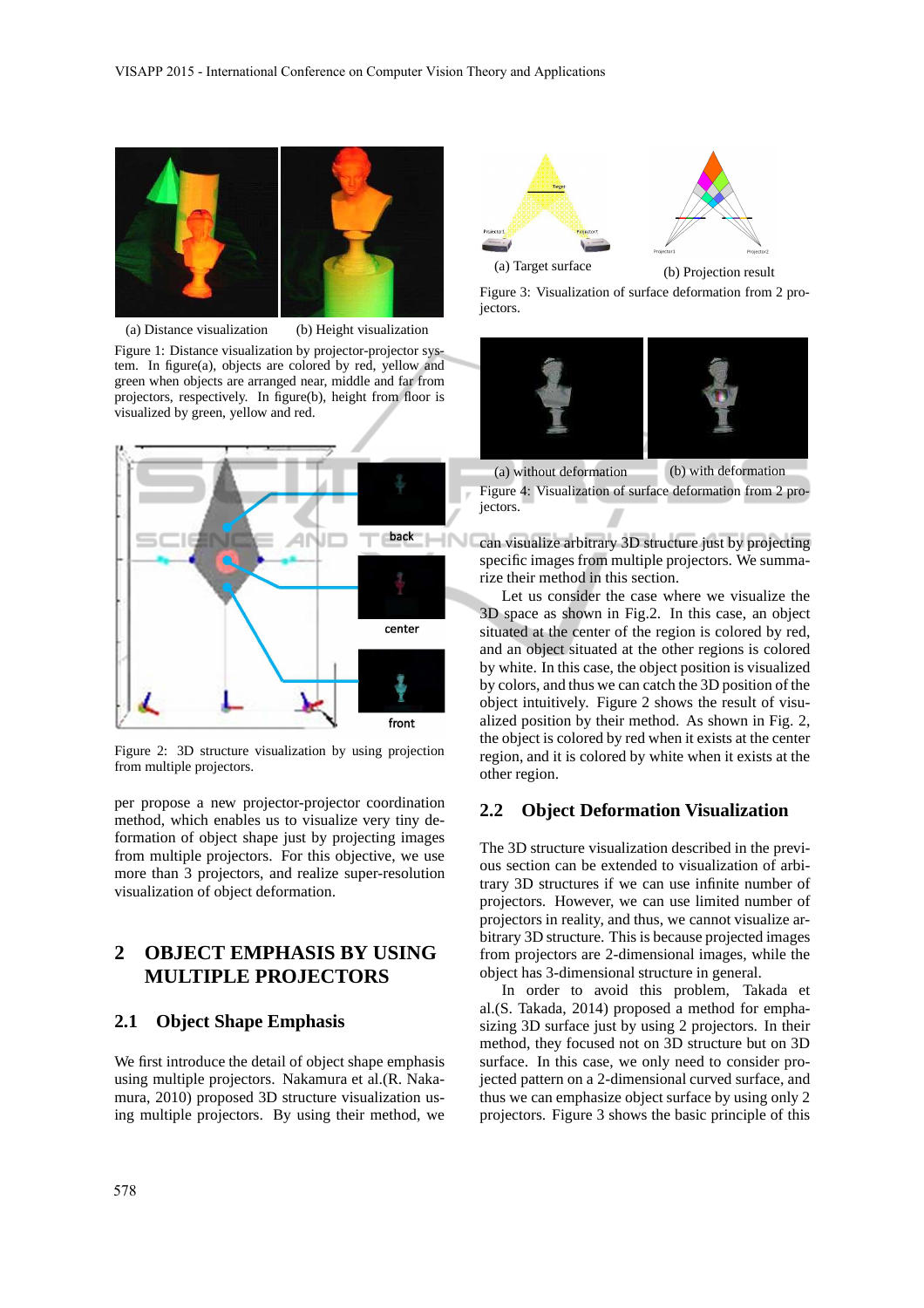

Figure 5: Image super-resolution by superimposed images.

method. The object shown in Fig. 3 (a) is illuminated by a set of projectors. Then, 2 images projected from 2 projectors are combined on the object surface. The projected images has complementary colors, e.g. red and cyan, at a pair of corresponding pixels. Then, the combined color at the object surface becomes white when the target object is at the calibrated position. If the object surface is deformed or moved from the calibrated position, the pair of corresponding pixels of 2 projectors changes, and thus the observed color also changes as shown in Fig.3 (b). Thus, we can visualize the changes in object shape by using the changes in projected colors on the object surface.

The method can visualize object deformation just by projecting specific patterns from multiple projectors. However, the accuracy of visualization strongly depends on the resolution of projected images. Therefore, we need high resolution projectors if we want to visualize small deformation of object shape. However, the resolution of projectors is determined by display devices such as DLP and LCD, and thus their resolution is physically limited.

# **3 SUPER-RESOLUTION OF PROJECTED IMAGES**

In order to improve the resolution of projected images, image super-resolution using multiple projectors were invented in recent years (Venkata and Chang, 2007). In this method, multiple images are projected from multiple projectors to the same area of the screen simultaneously as shown in Fig.5. The projected images have sub-pixel shift as shown in this figure. Thus, we can represent higher resolution images by controlling the sub-pixel information efficiently.

Let us consider image projection for image superresolution. The image projection from each projector is described by a linear equation as follows:

$$
\mathbf{y} = \mathbf{A}_i \mathbf{x}_i \tag{1}
$$

where **y** indicates a vector which consists of the components of an  $M' \times N'$  high resolution image,  $\mathbf{x}_i$  indicates a vector which consists of the components of an  $M \times N$  low resolution image projected from *i*-th projector and  $A_i$  indicates a projection matrix from the *i*-th projector. The *j*-th column of  $A_i$  represents the PSF (Point Spread Function) of *j*-th pixel of the *i*-th projector. Thus, the projected image **y** consists of a weighted sum of the PSF.

From Eq.(1), the evaluation function for image super resolution can be described as follows:

$$
E = ||\mathbf{y} - \sum_{i} \mathbf{A}_{i} \mathbf{x}_{i}||^{2} \qquad (\mathbf{0} \leq \mathbf{x}_{i} \leq \mathbf{I}_{max}) \qquad (2)
$$

where *Imax* is the maximum intensity which can be projected from the projector. By estimating **x***<sup>i</sup>* which minimize  $E$  in Eq.(2) and projecting them from the multiple projectors, we can generate a superresolution image from superimposed images.

By using the above method, we can utilize higher resolution projectors virtually, even if we use only low resolution projectors. Furthermore, the projection surface is not limited to a planar surface. If we compute the PSF matrix  $A_i$  on a curved surface, the super-resolution images can be generated even on the curved surface. This means the image superresolution can be achieved in the visualization of object surface deformation, and we can visualize the change in shape more precisely, even if we use low resolution projectors.

# **4 SUPER-RESOLUTION OF SHAPE DEFORMATION VISUALIZATION**

## **4.1 Visualization of Shape Deformation with Image Super-resolution**

Let us consider a method for achieving accurate visualization of object surface deformation by using a set of low resolution projectors. The simplest way to achieve high resolution visualization of surface deformation is to compose 2 sets of virtual high resolution projectors, each of which is composed of a set of low resolution projectors. However, this is not the most efficient way to improve the accuracy of surface deformation visualization, since we can only utilize sub-pixel information of each virtual projector. If we use sub-pixel information generated by all projectors, we may be able to visualize object surface deformation more accurately. Thus, instead of considering the relationship among a set of projectors in a single virtual projector, we consider the relationship among all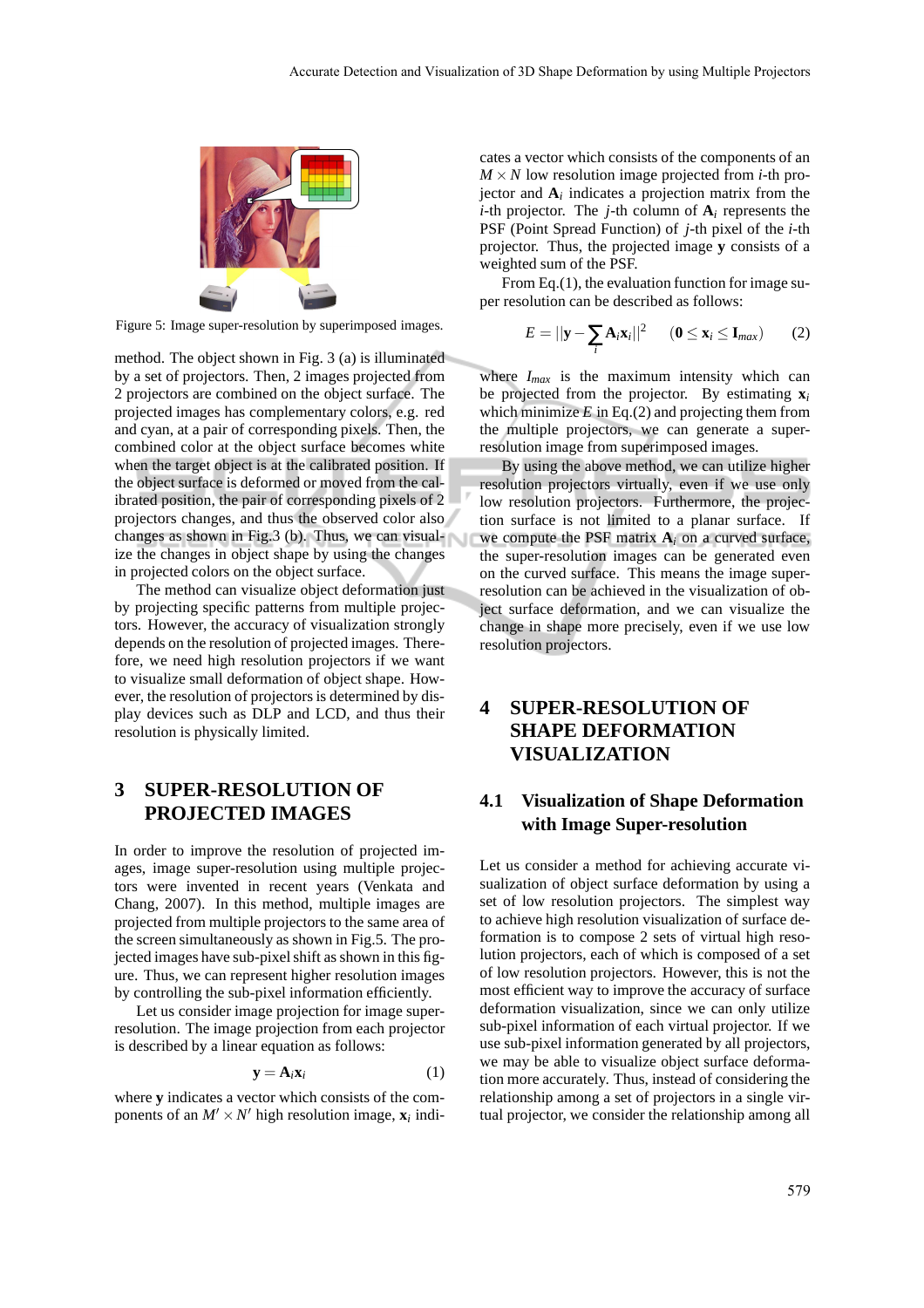projectors used for visualizing object surface deformation, and derive the most efficient projection patterns of these projectors for improving the accuracy of surface deformation visualization.

## **4.2 Efficient Super-resolution Visualization**

×

In order to realize accurate surface deformation visualization, we define an evaluation function of projection patterns.

In the surface deformation visualization, we generate projection patterns, so that the object is colored by white if there is no deformation, and is colored by the other colors if there exist surface deformations. Thus, for evaluating the whiteness of object surface with original shape, we define the following evaluation function:

$$
E_s = ||\mathbf{w} - \sum_i \mathbf{A}_i \mathbf{x}_i||^2 \qquad (0 \le \mathbf{x}_i \le \mathbf{I}_{max}) \qquad (3)
$$

where **w** is a super-resolution white color pattern on the object surface. By minimizing *E<sup>s</sup>* , we can observe white color on the original object surface. Note that the white color on the object surface is not necessarily composed of the projection of white color, and it can be composed of the projection of various colors from multiple projectors. Also, basis white color on the original object shape can be changed to arbitrary colors if we want. For example, we can add shading information to the basis white color such that the surface is illuminated by a single light source, which is useful for visualizing 3D information of original surface shape. If we use truly white color in Eq.(3), shading information of object surface disappears.

We next consider the evaluation function for visualizing the deformation of object surface. For accurate surface deformation visualization, the object surface color should be changed drastically when object shape is changed. The change in color can be represented by the derivative of the observed color, and then the derivative should be as large as possible for efficient deformation visualization. Since the derivative of the observed color depends on the color of projected images, the derivative of projected images should be as large as possible for efficient surface deformation visualization. Thus, we define the second evaluation function as follows:

$$
E_d = ||\sum_i \mathbf{D}_x \mathbf{x}_i||^2 + ||\sum_i \mathbf{D}_y \mathbf{x}_i||^2
$$
  

$$
(0 \le \mathbf{x}_i \le \mathbf{I}_{max})
$$
 (4)

where  $\mathbf{D}_x$  and  $\mathbf{D}_y$  indicate the derivative operators in horizontal and vertical directions. By maximizing *Ed*, the image derivatives become large. Note that, corresponding points among projector images are on epipolar lines defined by arbitrary two projectors, and the change in corresponding points caused by the deformation of object shape occurs on the epipolar lines. Therefore, the derivatives along the epipolar lines are important for visualizing the shape deformation. For example, if the epipolar lines are parallel to the horizontal axis, we only need to consider horizontal derivatives. Thus, the horizontal and vertical derivatives in Eq.(4) can be replaced by directional derivatives along with the epipolar lines.

Since we want to derive projection images so that they minimize  $E_s$  and maximize  $E_d$ , we define the evaluation function for visualizing object shape deformation as follows:

$$
E_c = wE_s - (1 - w)E_d \tag{5}
$$

where  $w$  is a weight. By minimizing  $E_c$ , we can obtain optimized projection images of multiple projectors for visualizing object surface deformation.

OGY PUBLICATIONS

### **5 EXPERIMENTS**

#### **5.1 Environment**

 $\bar{y}$ 

We evaluated the proposed method by using multiple projectors. We used 3 projectors as shown in Fig.6. The resolution of these projected images are  $50 \times 50$ . The projector images are projected onto a target object shown in Fig.7. The object was situated in front of the projectors. The PSF in projection matrices  $A_i$  were measured at each pixel on this object. Figure 8 shows examples of the measured PSF. In this experiment, color images were used, and thus, PSF for red, green and blue were measured respectively. In these figures, the bottom left region shows resized PSF. Note, the resolution of a camera image is much higher than the resolution of projector images. Thus, the measured PSF is spread over some pixels in these images. By using the PSF, the projection images for visualizing object surface deformation were computed. The computed images for each projector are shown in Fig.9. For comparison, projection images for not only 3 projectors, but also 2 projectors were computed. These images were projected onto the target object simultaneously from multiple projectors.

#### **5.2 Results**

Figure10 shows illuminated results when the target object was situated at the original position. As shown in this figure, although the target object was slightly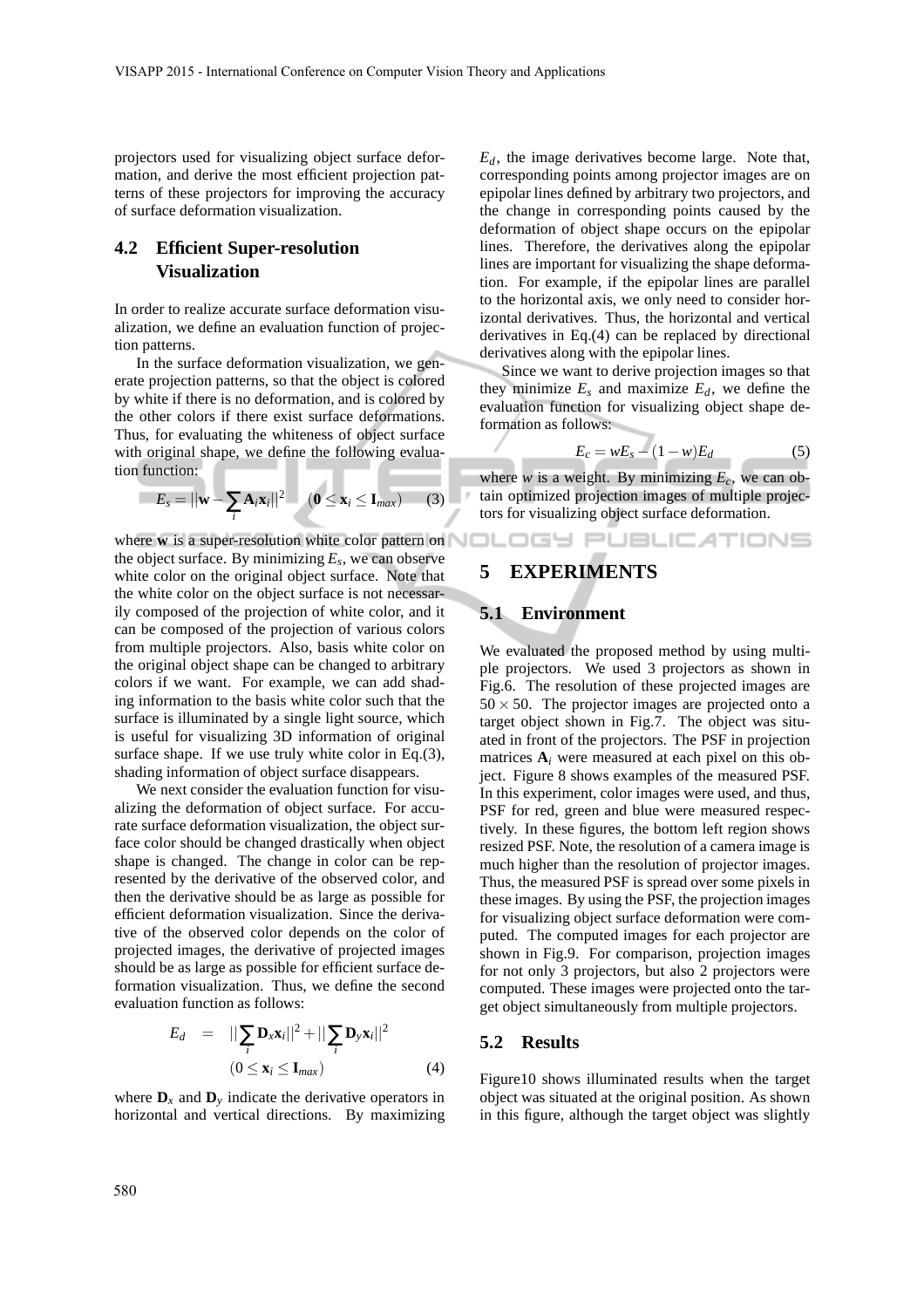

Figure 6: Experimental Environment.



Figure 7: Target object.







(a) Projected images for 3 projectors.



(b) Projected images for 2 projectors.

Figure 9: Images projected by 3 projectors and 2 projectors.

colored, the object was observed as it is illuminated by an ordinary single white light source. In particular, the result projected by 3 projectors is more close to white and better, since the projected images can approach to ideal result by using larger number of projectors.

We next translated the object with 3 mm. This object translation indicates whole shape deformation of



(a) by 3 projectors (b) by 2 projectors Figure 10: Observed results when the object was situated at the original position.



(a) by 3 projectors (b) by 2 projectors Figure 11: Observed results when the object was moved from the original position.

the target object. The observation result is shown in Fig.11. As shown in this figure, the appearance of the target object was drastically changed, and the object was colored by various colors. These results show that the proposed method can visualize the change in object surface accurately. In addition, we can detect object shape deformation by using simple image processing method such as color detection.

From the comparison of results of 2 projectors and 3 projectors in Fig.11 (a) and (b), we find that larger change in appearance occurs in 3 projectors than in 2 projectors. The result indicates that we can visualize the deformation of object shape more efficiently and accurately by using larger number of projectors.

### **5.3 Evaluations**

We next evaluate the accuracy of the proposed method. In this experiment, target object was moved step by step, and the change of appearance was evaluated at each distance. An object shown in Fig 7 was used as a target object. For comparison, the target object was illuminated by 2 different projector systems, that is 2 projector system and the proposed 3 projector system.

Figure 12 shows the changes in appearance in the 2 projector system and the 3 projector system re